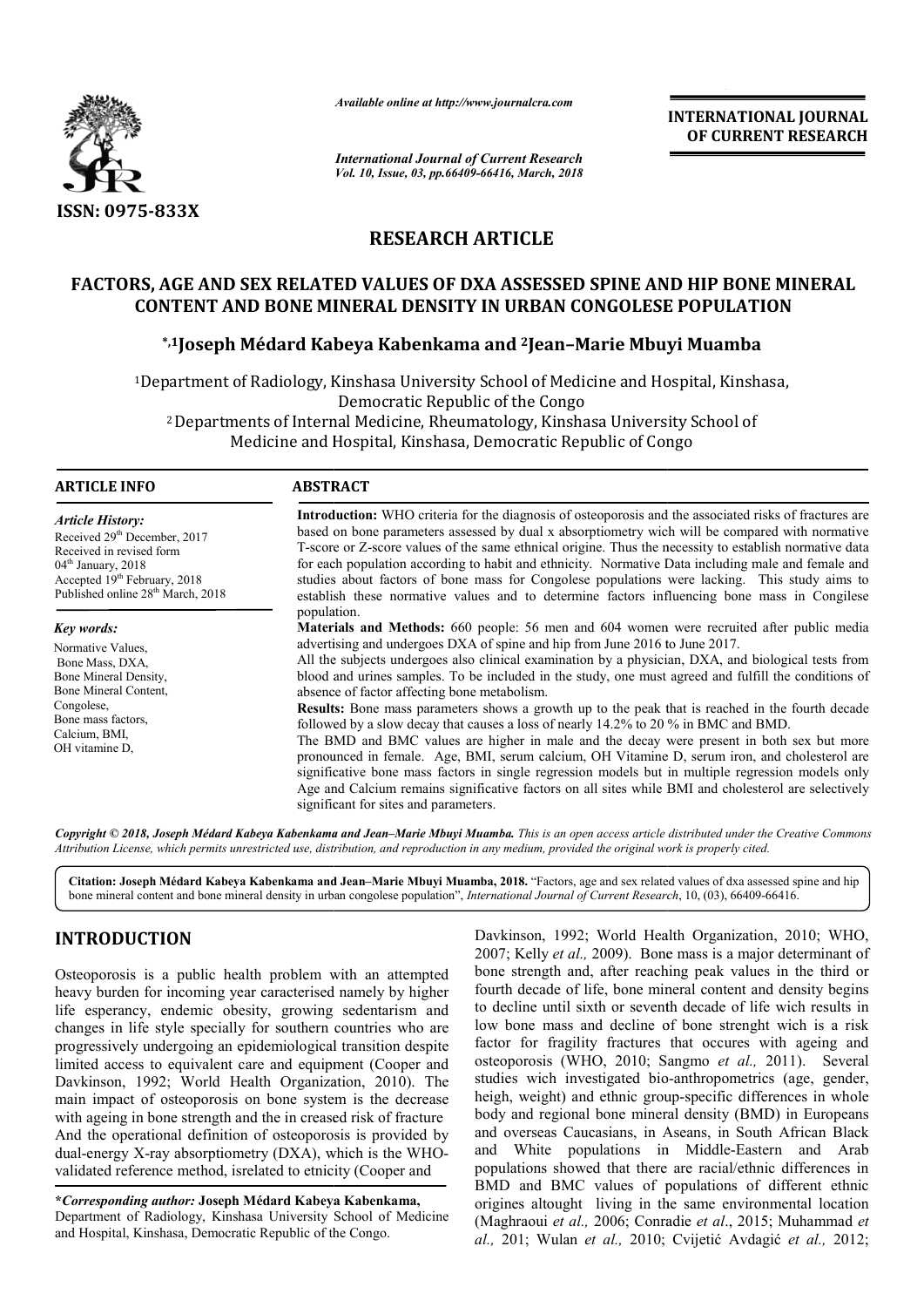Krall and Dawson-Hughes, 1993; Kabeya Kabenkama *et al.,* 2017; WHO, 1995; Adami *et al.,* 2010). To Heredity is attribu table 46-62% of variance of bone density but an individual's life-style accounts for a potentially large part (Albala *et al.,* 1996). Heredity is known to be more important for peak bone density and also weaker in the cortical than in the trabecular parts of the skeleton. While the environmental factors are known to be important for bone health (Behzad *et al.,* 2017). Necessity to establish reference data for bone mass measurements for each population according to habit and ethnicity is then obvious. Apart from ethnicity, dietary habits and the environment, it is important to consider the other factors of bone mass and the degree of connection between bone mass and these factors. To the best of our knowledge, normative values for DXA of Congolese women have been published (Cooper and Davkinson, 1992) but there are no studies reporting values in both sexes as well as reporting anthropo-biometric and / or biological factors influencing bone mass. Thus, this study aims to describe the profile of spine and hip DXA parameters this population and establish anthropodemographics and biological factors and determinants of spine and total hip BMC and BMD in Congolese populations.

# **MATERIALS AND METHODS**

# **Subjects**

After advertising in the public media for a low cost check up, a total of 802 subjects were respondents from june 2016 to june 2017 whom 713 women and 89 men.

Considering results of the check up and inclusion criteria, subjects were eligibles for the study if they:

Were black Congolese bantu from origine, living Kinshasa for, at least, 5 years.

- Had no previous high or low energy vertebral fractures.
- Had No diseases nor medications known to affect bone metabolism (cancer, diabetes, ss, prolonged diseases of the liver, kidney, thyroid gland, etc. or treatment using corticosteroids greater than or equal to 3 months, anticonvulsants, thyroid hormones, etc.)
- Havea non perturbed menstrual and reproductive histories. (Amenorrhea, anorexia nervosa, premature ovarian failure). Also excluded were women who had experienced an early menopause (before 40 years of age).
- Subjects from the postmenopausal group who had taken estrogens earlier (at least during the 2 years after menopause) or who still were taking estrogens were excluded, as well as those who had taken oral corticosteroids for more than 6 months
- Women using medications affecting calcium metabolism and those with medical conditions known to affect bone metabolism were excluded.

We excluded subjects with gastrectomy, intestinal resection, recent hyperthyroidism or hyperparathyroidism, treatment with corticosteroids, or recent severe immobilization. We did not exclude individuals using inhalation steroids, smoking, sedentary, nor athletic which are examples of voluntary factors that may have some impact on bone metabolism. Our study group consists of 660 people: 56 men and 604 women (220 premenopausal (36.42%) and 384 postmenopausal (63.57%)

women) who met the inclusion criteria and who agreed to participate in the study.

# **Measurements**

- Anthropometric parameters (age, height, and weight) were collected according to standardized procedures. Weight was measured in kg and height in cm.
- $\bullet$  Body mass index (BMI) in Kg/m<sup>2</sup> were calculated as follows: = w  $(Kg)/T^2$  (m)
- It was quoted in 6 steps according to the system proposed by WHO (Cipriani *et al.,* 2017)

| $1 =$ under weight     | BMI < 18.5 |
|------------------------|------------|
| 2= NORMALweight        | BMI > 18.5 |
| $3 = over weight$      | BMI > 25   |
| $4 =$ Obésity class I  | BMI > 30   |
| 5 = Obésity classe II  | BMI > 35   |
| 6 = Obésity classe III | BMI > 40   |

 The DXA examinations of the lumbar spine (L1 to L4) and proximal femurs were conducted with a QDR Discovery densitometer (Hologic, Inc., Bedford, MA, USA), in accordance with the procedures recommended by the manufacturer and using Hologic Discovery software in its default configuration.

All measurements were carried out by 2 trained technicians. The DXA instruments used in survey were calibrated according to the manufacturer requisites and phantom measurements showed stable results.

## **Statistical Analysis**

The statistical analysis was performed using commercially available software (SPSS version 21). The results were expressed as mean, standard deviation (mean  $\pm$  SD), range (minimum and maximum values) and absolute (n) and relative (%) frequencies. The differences in bmd and bmc values between subgroups were analyzed using the Student's *t*-test. The search for associated factors was done using simple linear regression. , allowing us to rule out the insignificant factors. The significant factors in simple linear regression were tested in multiple linear regressions with calculation of the coefficients of determination and the odds ratio in order to estimate the degree of association. The estimated probability for each multivariate variable was calculated. The threshold of significance was set at 0.05

# **Ethics statement**

The study design was approved by the local ethics committee and the study was conducted in accordance with the declaration of Helsinki for human studies.

# **RESULTS**

# **Age and Sex trends of Biometry and biological parameters**

The values of the anthropometric and biological data obtained in both sex and theirs age-related variations are shown in Table 1A for women and 1B for men. The sample of men is quantitatively smaller than that of women, and include few subjects in the age group above 59 years. The weight is higher, at any age, in the male sex, the difference were non significative from 30 to 59 years of age ( $p = 0.63$ ). The subject's size were significantly higher in the male at any age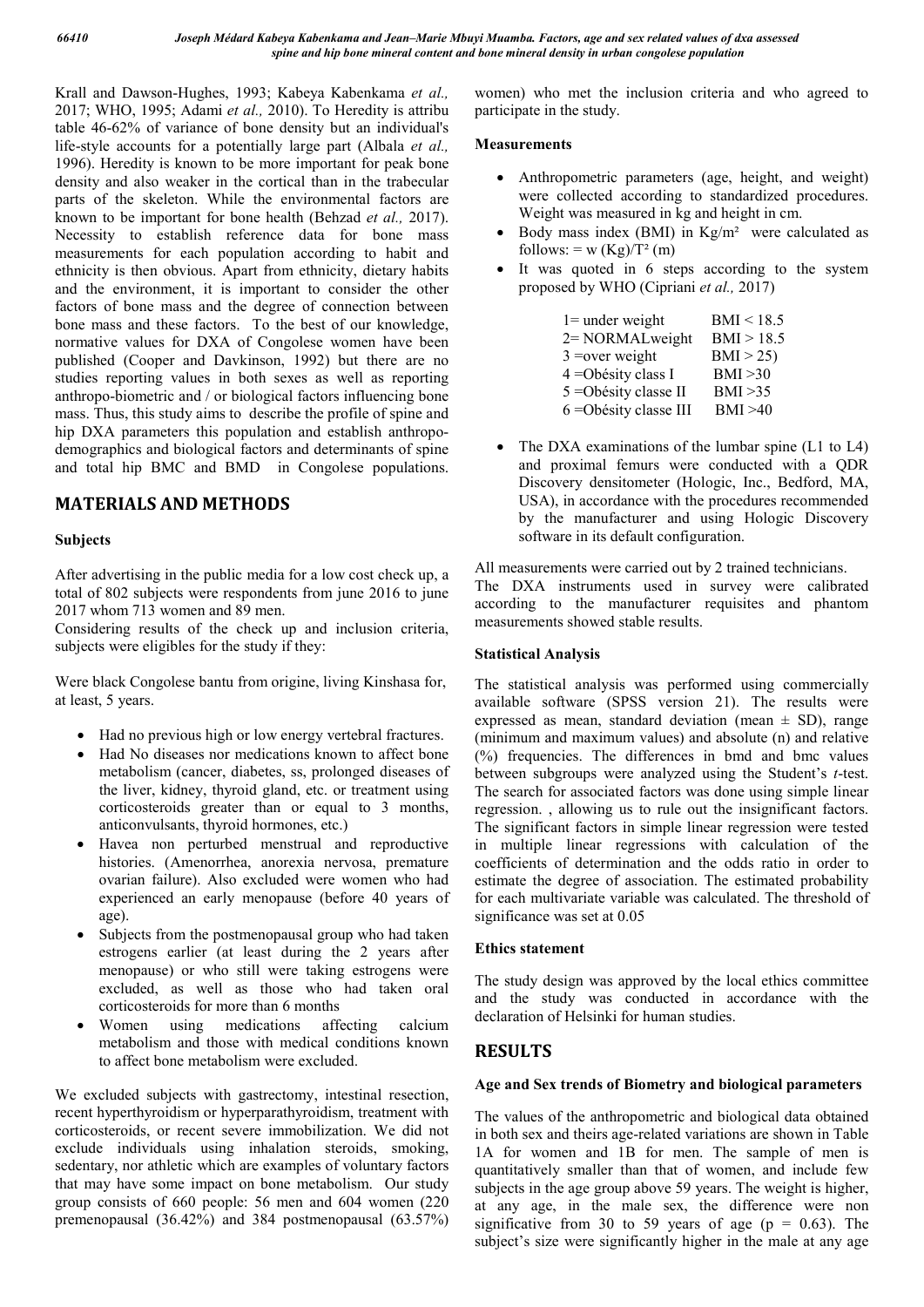$(p = 0.02)$  and a significant decrease in size up to 4% were noted from 59 and 70 years in females. BMI values were suggestive of overweight at least at all ages, slighty increasing obesity step with age. Serum Vitamin D and calcium levels are

comparatively higher in males at any age  $(p<0.02)$ . Other biological parameters did not show any particular trends with age and sex.

| Table 1A : Age related variation in biological and biometrical parameters in women |  |  |
|------------------------------------------------------------------------------------|--|--|
|                                                                                    |  |  |

| AGE (years) |                 |                 |                  |                  |                  |                 |  |  |
|-------------|-----------------|-----------------|------------------|------------------|------------------|-----------------|--|--|
| Parameters  | 18 - 29         | $30 - 39$       | $40 - 49$        | $50 - 59$        | 60-69            | 70 and more     |  |  |
| Weight(kg)  | $69,2\pm 16,2$  | $75.3 \pm 13.1$ | $81,7\pm17,0$    | $83,4\pm 16,8$   | $81.4 \pm 17.34$ | $73.6 \pm 13.9$ |  |  |
| Size(m)     | $1,65\pm0.7$    | $1,65 \pm 0.6$  | $1,66 \pm 0.06$  | $1,65\pm0.1$     | $1.64 \pm 0.07$  | $1,61\pm0,06$   |  |  |
| <b>BMI</b>  | $25,4\pm 5,5$   | $27.7\pm4.6$    | $29,6 \pm 5,74$  | $30.5 \pm 5.9$   | $29.9 \pm 5.8$   | $28,5+5,1$      |  |  |
| OH-Vit D    | $29.2 \pm 7.9$  | $28.01 \pm 8.8$ | $29,06\pm7,9$    | $30,4\pm 10,1$   | $31.7+9.2$       | $24,8+9,6$      |  |  |
| Calcium     | $9.44 \pm 0.28$ | $9,23\pm0.3$    | $9,27\pm0.3$     | $9,50\pm0.3$     | $9.4 \pm 0.49$   | $9,16\pm0.64$   |  |  |
| Serum iron  | $68,1\pm 24,9$  | $75.6 \pm 37.1$ | 79,8±34,4        | $88,3 \pm 29,0$  | $85.7 \pm 25.2$  | $87,1\pm 43.9$  |  |  |
| <b>TSH</b>  | $1,77\pm1,32$   | $1,69\pm0.8$    | $2,13\pm3,14$    | $2,47\pm7,23$    | $2,6+3,62$       | $2,4\pm0.83$    |  |  |
| Cholesterol | 181,4±44,9      | $181,2\pm 38,4$ | $200.3 \pm 42.9$ | $219.6 \pm 41.4$ | $211,1\pm 33,5$  | 197.00±43.5     |  |  |

#### **Table 1B : Age related variation in biological and biometrical parameters in men**

|             |                 |                  | AGE (years)      |                 |                  |                  |
|-------------|-----------------|------------------|------------------|-----------------|------------------|------------------|
| Paramètres  | $18 - 29$       | $30 - 39$        | $40 - 49$        | $50 - 59$       | 60-69            | 70 and more      |
| Weight kg)  | $72.3 \pm 6.9$  | $76.5 \pm 6.8$   | $79.8 \pm 15.0$  | $84.2 \pm 12.8$ | $98.5 \pm 13.4$  | $74.4 \pm 7.6$   |
| Size(m)     | $1.67 \pm 0.09$ | $1,73\pm0,1$     | $1,73\pm0.08$    | $1,71\pm0.06$   | $1.79 \pm 0.01$  | $1.79 \pm 0.02$  |
| BMI         | $26,21\pm3,7$   | $25,65\pm3,8$    | $27,00\pm5.5$    | $28,80\pm4,2$   | $30.89 \pm 3.95$ | $23.3 \pm 1.78$  |
| OH vit D    | $38.2 \pm 4.6$  | $39.9 \pm 7.0$   | $39,8+6,3$       | $40,1{\pm}7,0$  | $39.5 \pm 7.0$   | $37,8 \pm 6,3$   |
| Calcium     | $10,8 \pm 0,44$ | $10,6 \pm 0,46$  | $10,4\pm0,60$    | $10,2\pm0,46$   | $10,1\pm0.44$    | $10,2\pm 0.51$   |
| Serum iron  | $52,8 \pm 2,04$ | $52.3 \pm 3.54$  | $53.2 \pm 2.83$  | $56.1 \pm 2.53$ | $52,1\pm3,55$    | $54.2 \pm 1.83$  |
| <b>TSH</b>  | $1,6\pm 27,12$  | $1.4 \pm 2.32$   | $1,44\pm0.07$    | $1,55\pm1,17$   | $1,3\pm 1,35$    | $1,42\pm1,17$    |
| Cholesterol | $200,2\pm8,46$  | $207,6 \pm 11,7$ | $211.2 \pm 12.4$ | 220             | $200,2\pm8,46$   | $205,6 \pm 13,7$ |

## **Age and Sex –related variations of BMC and BMD**

Age and Sex related variations of spine and total hip BMC and BMD are presented on Table 2.

| Table 2: Age and Sex related variation of BMC and BMD |
|-------------------------------------------------------|
|-------------------------------------------------------|

|                      |                                                                                                                                                                                                                                                                                                                                    |                  | AGE (years)     |                 |                 |                 |
|----------------------|------------------------------------------------------------------------------------------------------------------------------------------------------------------------------------------------------------------------------------------------------------------------------------------------------------------------------------|------------------|-----------------|-----------------|-----------------|-----------------|
| indices              | $18 - 29$                                                                                                                                                                                                                                                                                                                          | $30 - 39$        | $40 - 49$       | $50 - 59$       | 60-69           | 70 and more     |
| 1W                   | $15.65 \pm 4.8$                                                                                                                                                                                                                                                                                                                    | $17.76 \pm 2.5$  | $17.44\pm3.0$   | $14,14\pm3,0$   | $14.15 \pm 3.9$ | $12.41 \pm 3.7$ |
| 1М                   | $18.89 \pm 1.3$                                                                                                                                                                                                                                                                                                                    | $18,32\pm2,8$    | $18,21\pm2,2$   | $17.35 \pm 3.7$ | $16,96\pm1,2$   | $16,57\pm7,5$   |
| 2W                   | $1.07 \pm 0.17$                                                                                                                                                                                                                                                                                                                    | $1.11 \pm 0.1$   | $1.19 \pm 0.1$  | $0.99 \pm 0.1$  | $0.98 \pm 0.21$ | $0.89 \pm 0.20$ |
| 2M                   | $1.42 \pm 0.23$                                                                                                                                                                                                                                                                                                                    | $1,31\pm0.3$     | $1.22 \pm 0.2$  | $1,10\pm0.2$    | $1,08\pm0,06$   | $1,01\pm0.29$   |
| 3W                   | $0.94 \pm 0.14$                                                                                                                                                                                                                                                                                                                    | $0.94 \pm 0.14$  | $1.05 \pm 0.15$ | $0.87 \pm 0.13$ | $0.79 \pm 0.16$ | $0.70 \pm 0.14$ |
| 3M                   | $1,14\pm0,42$                                                                                                                                                                                                                                                                                                                      | $1,10\pm0,40$    | $1,04\pm0.32$   | $0.94 \pm 0.33$ | $0.91 \pm 0.07$ | $0.89 \pm 0.19$ |
| 4W                   | $4,31\pm0.73$                                                                                                                                                                                                                                                                                                                      | $4,31\pm0,71$    | $4,58\pm2,61$   | $4,08\pm0.67$   | $3,78 \pm 0.87$ | $3,19\pm0.71$   |
| 4M                   | $4,70\pm0.84$                                                                                                                                                                                                                                                                                                                      | $4,58\pm0.89$    | $4,65\pm0.92$   | $4,52\pm1,01$   | $4,48\pm0,54$   | $4,43\pm1,80$   |
| ∩ - ا-ا-ا- الـ---- T | $\mathbf{W}$ $\mathbf{L}$ $\mathbf{L}$ $\mathbf{L}$ $\mathbf{L}$ $\mathbf{L}$ $\mathbf{L}$ $\mathbf{L}$ $\mathbf{L}$ $\mathbf{L}$ $\mathbf{L}$ $\mathbf{L}$ $\mathbf{L}$ $\mathbf{L}$ $\mathbf{L}$ $\mathbf{L}$ $\mathbf{L}$ $\mathbf{L}$ $\mathbf{L}$ $\mathbf{L}$ $\mathbf{L}$ $\mathbf{L}$ $\mathbf{L}$ $\mathbf{L}$ $\mathbf{$ | $M$ <sub>1</sub> |                 |                 |                 |                 |

Legend table 2 W = women M = men

1 : Spine BMC L1 to L4 2 : spine BMD L1 to L4 3 Total hip BMC 4 Total hip BMD

Men values was s higher at all ages ( $p \le 0.042$ ) except hip BMC at 40-49years ( $p=0.64$ ).

#### **Relationship between biometrical and bone mass indices in single linear regression**

The search for factors influencing bone mass was investigated by analysing relationships between parameters in single linear regression. The coefficients of regression and their probabilities are presented in figure 1 :A to H.

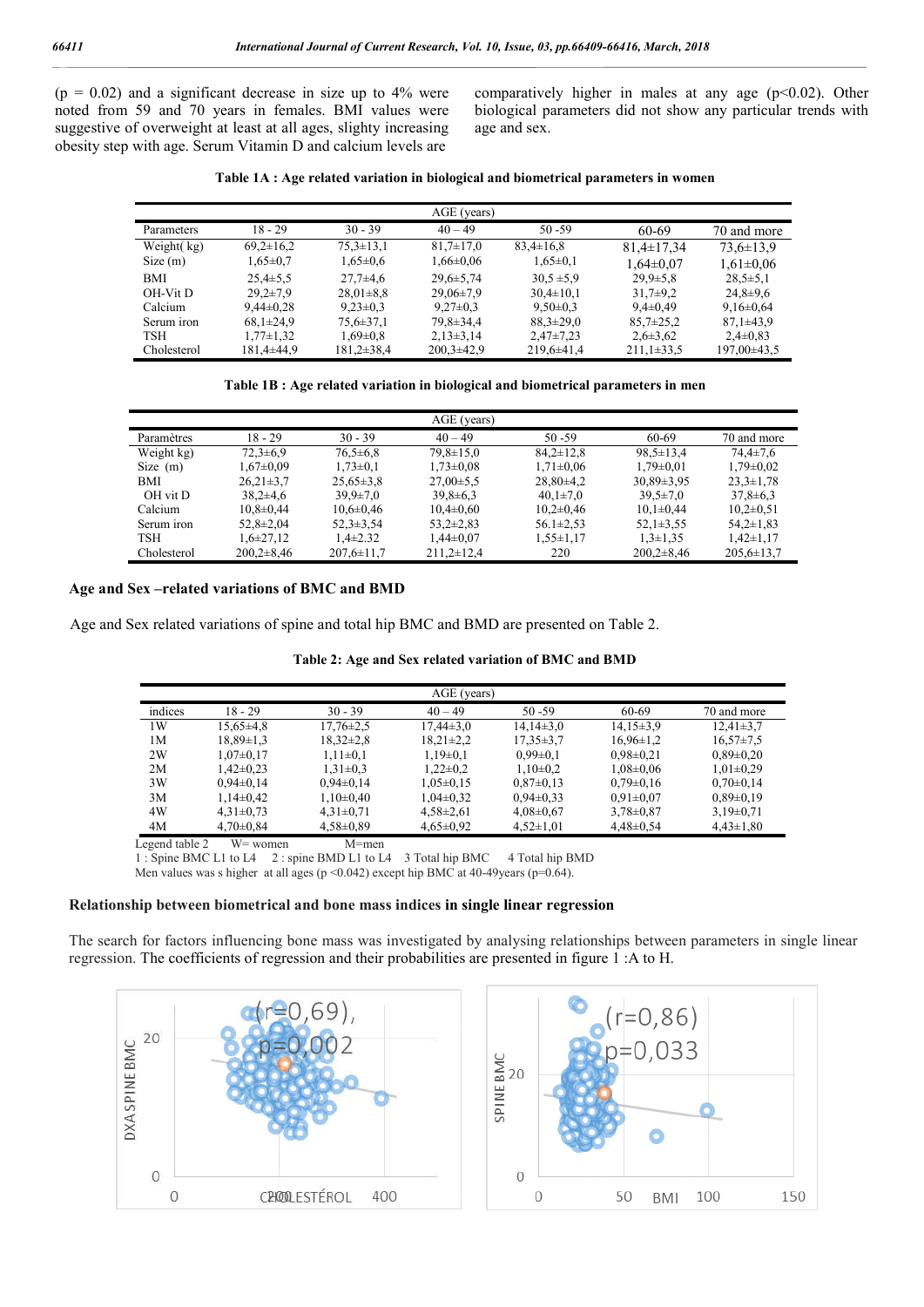

## **Figure 1 (A to H) presents orientation, probabilities and coefficient of regression of differents relationship parameters**

Legend : 1A : Spine BMC by Age ; 1B : Spine BMC by Cholesterol 1C :Spine BMC by BMI ; 1D :Spine BMC by Iron 1E :Spine BMC by Ca++ ; 1F : Oh Vit D by Ca++ 1G :Hip BMD by OH vit D ; 1 H Spine BMC by Iron Factors whose relationship were positive and significative were: Serum calcium by spine BMC ( $p = 0.006$ ;  $r=0.64$ ) Vitamin D by hip BMD ( $p = 0.001$ ;  $r = 0.254$ ) Serum calcium by vitamin D ( $p = 0.001$ ;  $r = 0.42$ ) Vitamin D by serum calcium ( $p = 0.001$ ;  $r = 0.883$ )

Factors whose relationship were negative and significative were: Spine BMC by AGE ( $p \le 0.001$ ;  $r = 0.94$ ) Spine BMC by BMI ( $p = 0.033$ ;  $r = 0.86$ ) Spine BMC by serum Iron ( $p = 0.005$ ;  $r = 0.48$ ). Spine BMC by Cholesterol ( $p = 0.002$ ;  $r = 0.69$ ).

#### **Relationship between biometrical and bone mass indices in multiple linear regression**

Significative factors in simple linear regression were analyzed in multiple regression and the results are presented below 3.4.1. Lumbar spine

\*BMC of L1 to L4 vertebrae analysis in multiple regression by Age ,BMI, serum calcium, serum iron and cholesterol is presented in table 3.

**Table 3. Multiple linear regression relationship of spine BMC L1 to L4 by BMI, Age, serum calcium, serum iron and cholesterol**

| Variables                    |          | ES    |          | Probability $(\%)$ | ORa (IC95%)       |       |
|------------------------------|----------|-------|----------|--------------------|-------------------|-------|
| (Constante)                  | 14.278   | 3.297 | 4.282    |                    | 2.27              | 0.000 |
| Age (year)                   | $-0.031$ | 0.015 | $-2.091$ | 72,5               | $0,38(0,14-1,04)$ | 0,037 |
| BMI                          | $-0.050$ | 0.026 | $-1.901$ | 63,3               | $0,54(0,25-1,19)$ | 0.058 |
| Calcium                      | 0.749    | 0,302 | 2,478    | 76,6               | $3,28(1,60-5,72)$ | 0,014 |
| Iron                         | $-0.007$ | 0,006 | $-1.050$ | 63,3               | $0,58(0,74-1,34)$ | 0.295 |
| Cholesterol<br>$R^2 = 0.359$ | $-0.017$ | 0.005 | $-3.280$ | 74,6               | $0,34(0,15-0,79)$ | 0,001 |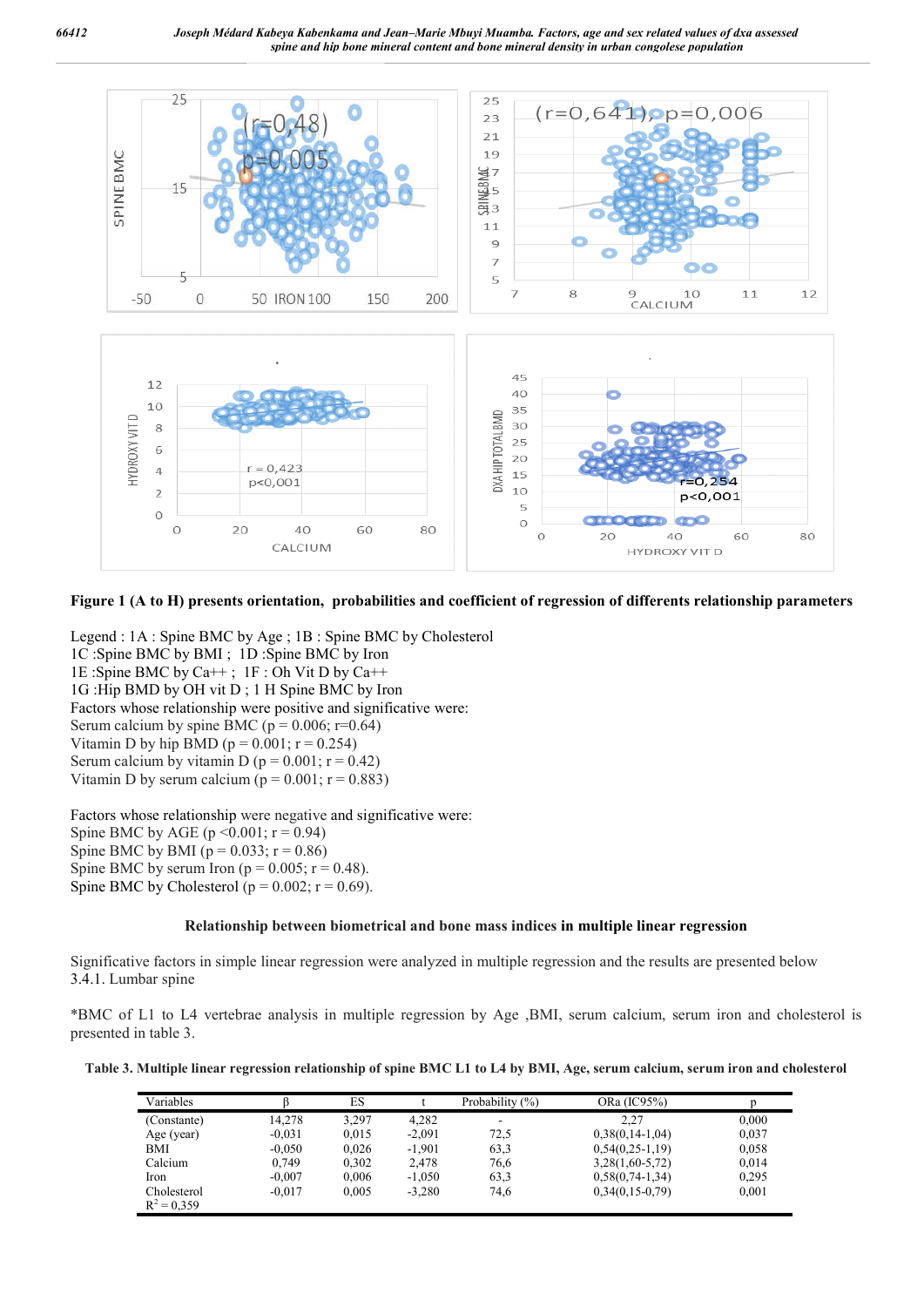Multiple regression analysis revealed that significant parameters influencing bone mineral density (Y) were AGE(X1), serum calcium  $(X2)$ , and cholesterol  $(X3)$ . The relation is globally negative with a polynomial curve whose function is:

# *SPINE BMC = -0,031 Age + 0, 749 serum Calcium -0,017 cholesterol + 14,278 with R²= 0.359*

\*\*BMD of L1 to L4 vertebrae analysis in multiple regression by Age, BMI, serum calcium, serum iron and cholesterol is presented in table 4.

**Table 4. Multiple linear regression relationship of BMD L1 to L4 by age, BMI, calcium, serum iron and cholesterol**

| Variables     |          | ES    |          | Probability $(\%)$       | ORa (IC95%)       |       |  |
|---------------|----------|-------|----------|--------------------------|-------------------|-------|--|
| (Constante)   | 0,894    | 0.244 | 3,670    | $\overline{\phantom{a}}$ | 2.027             | 0.000 |  |
| Age (years)   | $-0.001$ | 0.001 | $-.696$  | 61,0                     | $0,64(0,34-1,19)$ | 0.487 |  |
| BMI           | $-0.004$ | 0,002 | $-2,224$ | 78,7                     | $0,27(0,37-0,59)$ | 0.027 |  |
| Calcium       | 0.054    | 0.022 | 2,430    | 73.5                     | $2,77(1,98-3,19)$ | 0,016 |  |
| Iron          | 0.000    | 0.000 | $-0.736$ | 43.4                     | $0,77(0,17-0,61)$ | 0.462 |  |
| Cholesterol   | $-0.001$ | 0.000 | $-2,751$ | 74,0                     | $0,35(0,19-0,65)$ | 0,006 |  |
| $R^2 = 0.295$ |          |       |          |                          |                   |       |  |

Multiple regression analysis revealed that significant parameters influencing bone mineral density (Y) were body mass index  $(X1)$ , serum Calcium  $(X2)$ , and cholesterol  $(X3)$ . The relation is globally negative with a polynomial curve whose function is:

*SPINE BMD = - 0,004 BMI + 0,054 Serum Calcium -0,001 Cholesterol + 0,894 with R²= 0.295*

# **3.4.2 The Total hip**

\*BMC of total hip analysis in multiple regression by Age, BMI, serum calcium, serum iron and cholesterol is presented in Table 5.

**Table 5. Multiple linear regression relationship of HIP BMC by age, BMI, calcium, iron and cholesterol**

| Variables     |          | ES    |          | Probability (%) | ORa (IC95%)       |       |
|---------------|----------|-------|----------|-----------------|-------------------|-------|
| (Constante)   | 8,016    | 8,904 | 0.900    |                 | 3.87              | 0,369 |
| Age (years)   | $-0.152$ | 0,039 | $-3,861$ | 79.3            | $0,26(0,14-0.65)$ | 0,000 |
| BMI           | $-0.013$ | 0,070 | $-0.181$ | 53.5            | $0,87(0,26-1,28)$ | 0,856 |
| Calcium       | 4,189    | 0,818 | 5,120    | 76.5            | $3,25(1,25-4,58)$ | 0,000 |
| Iron          | $-0.032$ | 0.017 | $-1.925$ | 62,8            | $0,59(0,34-0,64)$ | 0,055 |
| Cholesterol   | $-0.006$ | 0.014 | 0.425    | 56,2            | $0,78(0,26-1,24)$ | 0.671 |
| $R^2 = 0.477$ |          |       |          |                 |                   |       |

Multiple regression analysis revealed that significant parameters influencing total hip BMC (Y) were AGE(X1) and serum calcium (X2).

The relation is globally negative with a polynomial curve whose function is:

*Total Hip BMC = -0,152*  $X_1$  *+ 4,189*  $X_2$  *+ 8,016 with R<sup>2</sup> = 0.477* 

\*\*BMD of total hip analysis in multiple regression by Age, BMI, serum calcium, serum iron and cholesterol is presented in Table 6.

**Table 6. Multiple linear regression relationship of HIP BMD by age, BMI, calcium, iron and cholesterol**

| Variables                    |           | ES    |          | Probability (%) | ORa (IC95%)         |       |
|------------------------------|-----------|-------|----------|-----------------|---------------------|-------|
| (Constante)                  | $-13.195$ | 5,898 | $-2,237$ |                 | 1.256               | 0.026 |
| Age (years)                  | $-0.065$  | 0.026 | $-2.495$ | 93,4            | $0.07(0.06 - 0.95)$ | 0.013 |
| BMI                          | $-0.076$  | 0.047 | 1.633    | 63,0            | $0.59(0.42 - 0.96)$ | 0.104 |
| Calcium                      | 3.056     | 0.542 | 5,638    | 82,1            | $4,60(1,62-5,95)$   | 0.000 |
| Serum iron                   | $-0.002$  | 0.011 | 0.201    | 54,8            | $0.83(0.28-0.98)$   | 0.841 |
| Cholestérol<br>$R^2 = 0.422$ | $-0.015$  | 0.009 | .721     | 56.7            | $0,76(0,18-0,76)$   | 0,086 |

Multiple regression analysis revealed that significant parameters influencing total hip BMC (Y) were AGE (X1) and serum calcium (X2).

 $(X1 = AGE, X2 = \text{Calcium})$ 

The relation is globally negative with a polynomial curve whose function is:

*: Total Hip BMD* =  $-0.065 X_1 + 3.056 X_2 - 13$  with  $R^2 = 0.422$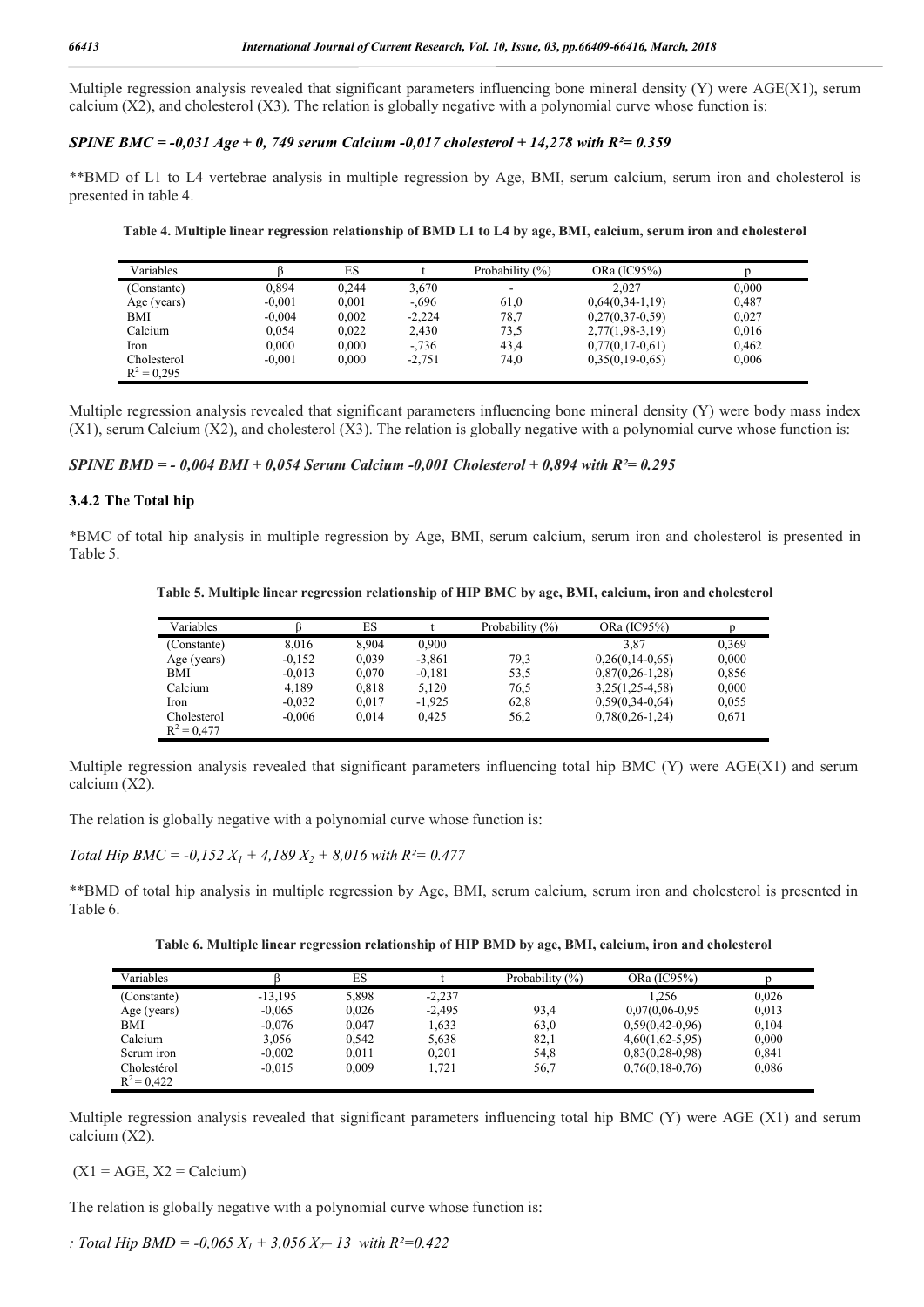# **DISCUSSION**

This study aims to describe the profile of spine and hip BMC and BMD and describe factors influencing bone mass in Congolese population. Numerous studies have reported BMC and BMD values, but a source for normative values including men and women for the Congolese population were lacking. Among factors influencing bone mass, heredity is known to be important, specially for peak bone density and it is also weaker in the cortical than in the trabecular parts of the skeleton and, secondly, the environmental factors are known to be important for bone health (Lasley *et al.,* 2002; Bredella *et al.,* 2010). In a study by Krall EA *et al.* (Kabeya *et al.,* 1995) 46-62% of variance in bone density was attributable to heredity. However, an individual's life-style may account for a potentially large proportion of the nonheritable variance in bone density. Up the influences of heredity on age and sex –related variation of bone mass as well the speed of growth, it is known that unbalanced nutritional balance will not allow to reach the optimal amount of bone mass on the peak (Kabeya etal., 1995). **Sex**: in our study (table 2) BMC and BMD were greather in men at all ages. The age related bone growth is present in both sex and peak bone mass is reached in fourth decade suited by a progressive decay. In subjects aged less than 40 years, BMC and BMD (Table 2) were significantly higher than those aged over 40 years and these values were significantly lower in females than in men. This sexual prevalence is reported in the literature and sex appears as a determinant of bone mass, acting by the difference in sex hormone, stature, lifestyle and activity level (International osteoporosis foundation study group The middle east and africa regional audit : epidemiology, costs and burden of osteoporosis in 2011; Cooper and Davkinson, 1992; Tozin *et al.,* 2000; Kabeya *et al.,* 2017; Leslie *et al*., 2017; Montagnani *et al.,* 2011; Rexhepi *et al.,* 2015). We havent study association between BMD and sex hormone, lifestyle, activity level nor growth factors. Some studies have shown associations between gonadal steroid levels and BMD in premenopausal women where others, in which luteal phase and follicular phase serum estradiol and testosterone was measured, also failed to show significant correlations between BMD and gonadal steroids (Bredella *et al.,* 2010; Rexhepi *et al*., 2015). sex hormone levels and growth factors are multifactorially influenced and may require longitudinal studies for best understanding that are underway in some study groups, but cross-sectional data from some of these studies are already available (Bredella *et al.,* 2010; Leslie *et al.,* 2017).

The height (stature /size) of our subjects (Table 1A and B) are similar to that of other worldwide black populations (Muhammad *et al*., 2014; Wulan *et al*., 2010; Cvijetić Avdagić *et al*., 2012; Krall and Dawson-Hughes, 1993; Kabeya Kabenkama *et al*., 2017; WHO 1995; Adami *et al*., 2010) but we have not found the expected significant reduction in size which is , in this study, limited to 4% reduction in subjects aged 70 years and over (table 1A et B). This is, in our opinion, a consequence of a comparatively lesser impact of osteoporosis on bone capital in the Congolese population as reported by Kabeya *et al.* (Yan and Li, 2013). The rarity of osteoporotic fractures in Congolese reported by Tozin *et al*. (Castro *et al.,* 2005) or more particularly, rarity of high-grade osteoporotic vertebral fractures in the Congolese population as reported by Kabeya KJM *et al.* (Felson *et al.,* 1993) but could also be justified by the reduced number of subjects in this advanced age groups or by the non-linearity of the data in this crosssectional study. BMI of our subjects (Tables 1 A and B) seems

higher than in other peoples and subjects (Wulan *et al.,* 2010; Cvijetić Avdagić *et al.,* 2012; Krall and Dawson-Hughes, 1993; Kabeya Kabenkama *et al.,* 2017; WHO, 1995; Adami *et al.,* 2010).

**BMI** : the BMI cotation of our subjets shows that they were at least overweighted (average BMI=29.35 kg/m<sup>2</sup>= and was found to be a factor of bone mineral density in single and multiple regression analysis in the present study (Figure 1, Table 3 and 4). Mean BMI of 29.35 kg / m² is higher than the values reported in Western, Arab and Asian Caucasian populations where the average rate is about 24 kg  $/m<sup>2</sup>$  in the most series (Muhammad*et al.,* 201; Wulan*et al.,* 2010; Cvijetić Avdagić*et al.,* 2012; Krall and Dawson-Hughes, 1993; Kabeya Kabenkama*et al.,* 2017; WHO, 1995; Adami*et al.,* 2010). These data reflect are indicators of dietary habits and lifestyle changes (Kim*et al.,* 2010) whose corollary is and will be an increase in rate of diabetes and non communicable diseases (International osteoporosis foundation study group, 2011; Kim*et al.,* 2010; Nobrega*et al.,* 2014). The results of studies regarding the relationship between BMD and many associated factors especially biological parameters, varied across various studies, attributed to characteristics of the study subjects, such as ethnicity, lifestyle, or study design. Behzad H *et al*.,2017 report The results of a systematic review of 55 studies that showed that factors such as age, low body mass index (BMI), are risk factors of low bone mass in males and females (Tozin*et al.,* 2000). Despite being a risk factor for cardiovascular disease, hypertension, and diabetes mellitus, hight BMI values and obesity has been thought to protect against osteoporosis and fat mass and has been found to be a positive predictor of BMD in same studies (Bredella*et al.,* 201; Castro et al., 2005; Montagnani et al., 2011; Yan et al., 2013; Nobrega et al., 2014; Rexhepi et al., 2015) Rexhepi *et al*., 2015found an independent association between BMI and BMD in males and females. Yan *et al*. 2013, in a cross-sectional study, shows a positive linear relationship between BMI and BMD up to 30 kg/m<sup>2</sup> and when BMI were greater than 30  $\text{kg/m}^2$ , it was associated with little BMD increment. Nobrega *et al*., 2014 asserts that beneficial effect of obesity on BMD has been attributed to loading effect of weight on bone.Castro *et al*., 2005 in a cross-sectional study of White and African American females found that each unit increase of BMI significantly increased BMD in White females but decreased BMD in African American females. So he asserts: the association between BMI and BMD is ethnicity (race) dependent.In this study, conducted in black subjects in overweight, BMI was negatively correlated with BMD, which is consistent with study by Castro *et al*., 2005. However, in obese or overweight individuals, both fat mass (visceral or peripheric) and lean body mass are components of weight. Castro *et al*., 2005 reports that Visceral fat mass exerts a negative effect whereas lean mass confers a positive effect (Kim *et al*., 2010 and Nobrega *et al.* 2014 asserts that among components of metabolic syndrome, waist circumference, which is a diagnostic criteria for abdominal obesity and one major component of the metabolic syndrom had the strongest correlation with BMD and correlates with visceral fat mass. Our study dont comprise study of waist circumference.

**AGE**: In the present study, Age is found to be significative factor of bone mass both in simple and multiple linear models (Tables 3,5,6 and Figure 1). Age is recognised as an important cause of low BMD (WHO, 2007; ElMaghraoui *et al.,* 2006; Krall and Dawson-Hughes, 1993; Cipriani *et al.,* 2017; Lasley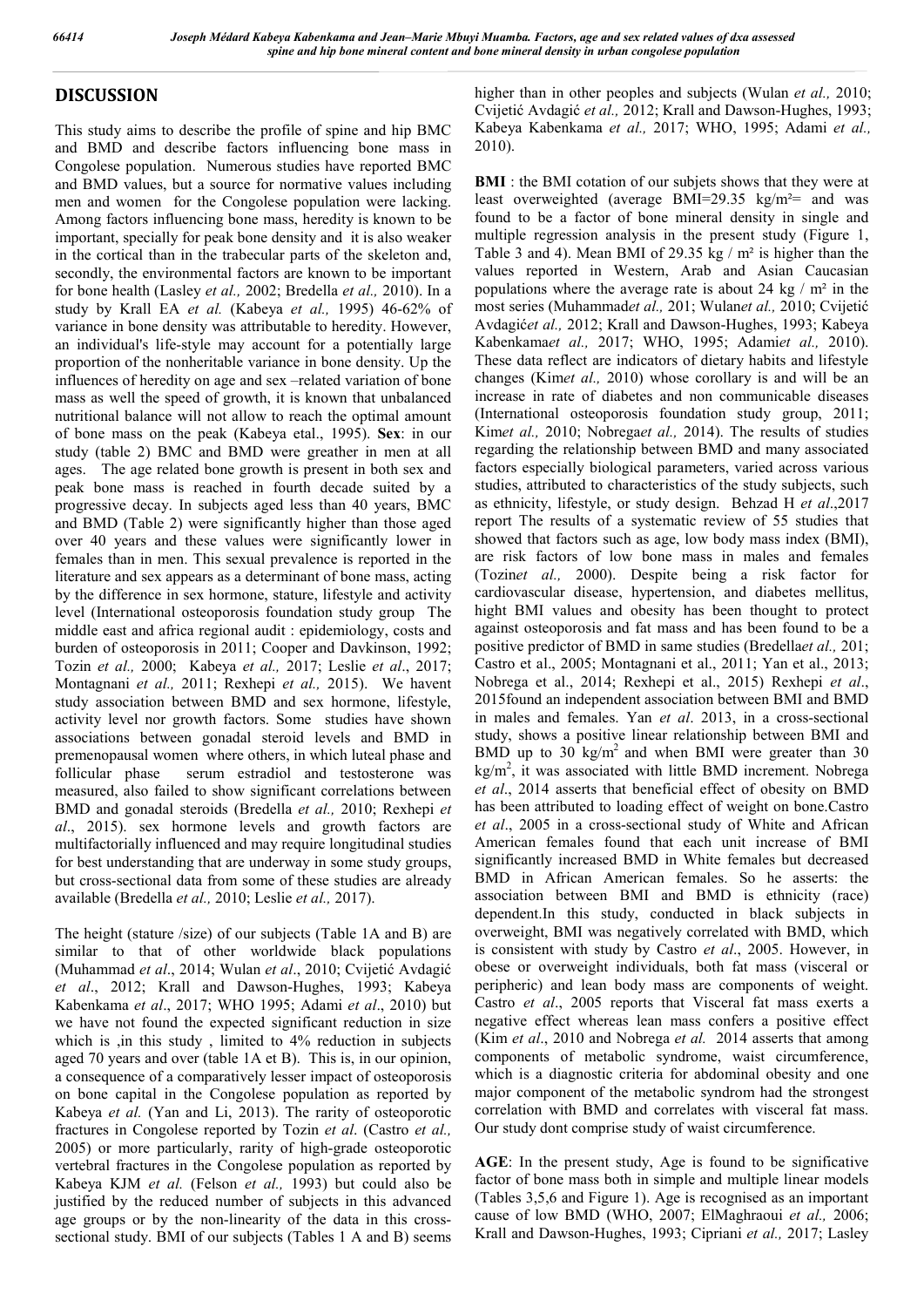*et al.,* 2002; Bredella *et al.,* 2010). In the present study, age was negatively correlated with BMD, but the association of age with bone mass decreased non-significant level after multivariate analyses in spine BMD. Behzad *et al.* (Tozin*et al.,*  2000) think that this issue may be explained by variations in distribution of obesity, metabolic syndrom and muscle strength across various age groups. While obesity were positively distributed amongst age groups, particularly in womens and this work havent study the muscle strength what is supposed to be significantly higher in younger age groups.It may be a way which explaines age-related differences in bone mass in this study. The other parameters with statistical significance in this study were namely calcium, iron, cholesterol, and vitamin D (Figures 1). In this study, sufficient levels of serum vitamin D were observed comparable with the general population. The association between Bone mass and vitamin D in single regression (Fig 1) disapears after correction by multiple regression wich may be attributed to coexistence of one or more associated factors such as obesity and miscellaneous biological parameters in patients or inadequate sample size. These differents factors may differently affect Bone mass and confound the results.

Serum Calcium had a very significant positive relationship (p  $= 0.006$  and  $r = 0.641$ ) while the mean level was within the norms (Figure 1 and Tables 1,3-6). This place of serum calcium as a determinant of bone mass in an intertropical sunlighting environment should be studyied in depth because this positive relationship means that an improvement of dietary calcium intake or a drug supplementation will be accompanied by a higher calcemia which, in all statistical models will encrease the BMC and BMD, if Oh vitamine D boost The calcium intestinal absorption. Cholesterol shows a close relationship with spine BMC and BMD in single and multiple regression models but disapears after multiple regression in hip and there is no significant relationship demonstrated between BMI and cholesterolin this study This issue must be questionned and longitudinal studies of age-related changes in body composition, body fat and body mass distribution, and markers of dyslipidemia are needed to give answers and may explain this issue. Nonetheless, the associations of others anthropologic and biological parameters with BMD did not reach a statistical level.

#### **Conclusion**

The present study is the first large-scale report on the DXA normative values of BMD and BMC of the lumbar spine L1 to L4 and of the hip in healthy Congolese men and women From 16 to 92 years. The normative values of the BMC and BMD were established for the lumbar spine and the hip on a sample of adequate size of the urban population of Kinshasa. From 16 years of age, bone mass parameters increase until the peak reached in the fourth decade, followed by a decline, which results in a loss of almost 14.2% to 20% of BMC and BMD. The BMD and BMC values are higher in male and the decrease was present in both sex but more pronounced in female. Age, BMI, serum calcium, OH Vitamine D, serum iron, and cholesterol are significative bone mass factors in single regression models but in multiple regrssion models only Age, Calcium remains significative factors of BMC and BMD on allmost all sites while BMI and cholesterol are selectively significant for sites and parameters. Curves of regression functions present polynomial profiles with age and calcium as major factors.

BMI and cholesterol are also determinants but with lower significance. The reference values and curves of age related lumbar spine and total hip BMD and BMC are significantly different from values in others populations. However, the validation of some of these results requires longitudinal studies.

#### **Limits**

The main limitation of our study lies in the fact that it is a cross-sectional study carried out on an urban population to establish normative data for the whole country of which the rural populations are in the majority. Longitudinal data are more suited for risk factors determination.

### **REFERENCES**

- Adami, S., Zivelonghi, A., Braga, V. *et al*. 2010. Insulin-like growth factor-1 is associated with boneformation markers, PTH and bone mineral density in healthy premenopausal women. *Bone*., 46:244–247. (PubMed: 19853071)
- Albala, C., Yanez, M., Devoto, E. *et al*. 1996. Obesity as a protective factor for postmenopausal osteoporosis. *Int J Obes Metab Disord,* 20:1027-1032.
- Behzad, H., Muhammadi, A., Javadian, Y. *et al*. 2017. Associated Factors of Bone Mineral Density and Osteoporosis in Elderly Males *Int J Endocrinol Metab*., 15(1):e39662. doi: 10.5812/ijem.39662.
- Bredella, MA., Ghomi, RH., Thomas, BJ. *et al*. 2010. Comparison of DXA and CT in the Assessment of Body Composition in Premenopausal Women With Obesity and Anorexia Nervosa. *Obesity (Silver Spring).*18:2227–33. (PubMed: 20111013)
- Castro, JP., Joseph , LA., Shin, JJ., Arora, SK., Nicasio, J. and Shatzkes, J. 2005. Differential effect of obesity on bone mineral density in White, Hispanic and African American women: a cross sectional study. *Nutr Metab*., 2(9).
- Cipriani, C., Pepe, J., Bertoldo, F. *et al.* 2017. The epidemiology of osteoporosis in Italian postmenopausal women according to the National Bone Health Alliance (NBHA) diagnostic criteria: a multicenter cohort study. *J Endocrinol Invest*., (09) ; 761-4
- Conradie, M., Conradie, M. M., Scher, A. T., Kidd, M. and Hough, S. 2015. Vertebral fracture prevalence in black and white South African women. *Arch Osteoporos*,*10*, 203. https://doi.org/10.1007/s11657-015-0203-x
- Cooper, C. and Davkinson. 1992. Secular trends in the incidence of postmenopausal vertebral fractures. Calcified tissue int. 51:100-104.
- Cooper, C. and Davkinson. 1992. Secular trends in the incidence of postmenopausal vertebral fractures. Calcified tissue int. 51:100-104.
- Cvijetić Avdagić, S., Colić Barić, I., Keser, I., Rumbak, I. 2012. Šatalić ZInfluence of heredity and environment on peak bone density: a review of studies in Croatia. *Arh Hig Rada Toksikol.,* 63 Suppl 1:11-6. doi: 10.2478/10004-1254- 63-2012-2130
- El, Maghraoui, A., Guerboub, AA., Achemlal, L., Mounach, Nouija,i A., Ghazi, M., Mohamed, AT. 2006. Bone Mineral Density of the Spine and Femur in Healthy Moroccan Women. *Journal of Clinical Densitometry*, *9*(4), 454-460. https://doi.org/10.1016/j.jocd.2006.07.001
- Felson, DT., Zhang, Y., Hannan, MT. and Anderson JJ.1993. Effects of weight and body mass index on bone mineral density in men and women: the Framingham study. *J Bone*